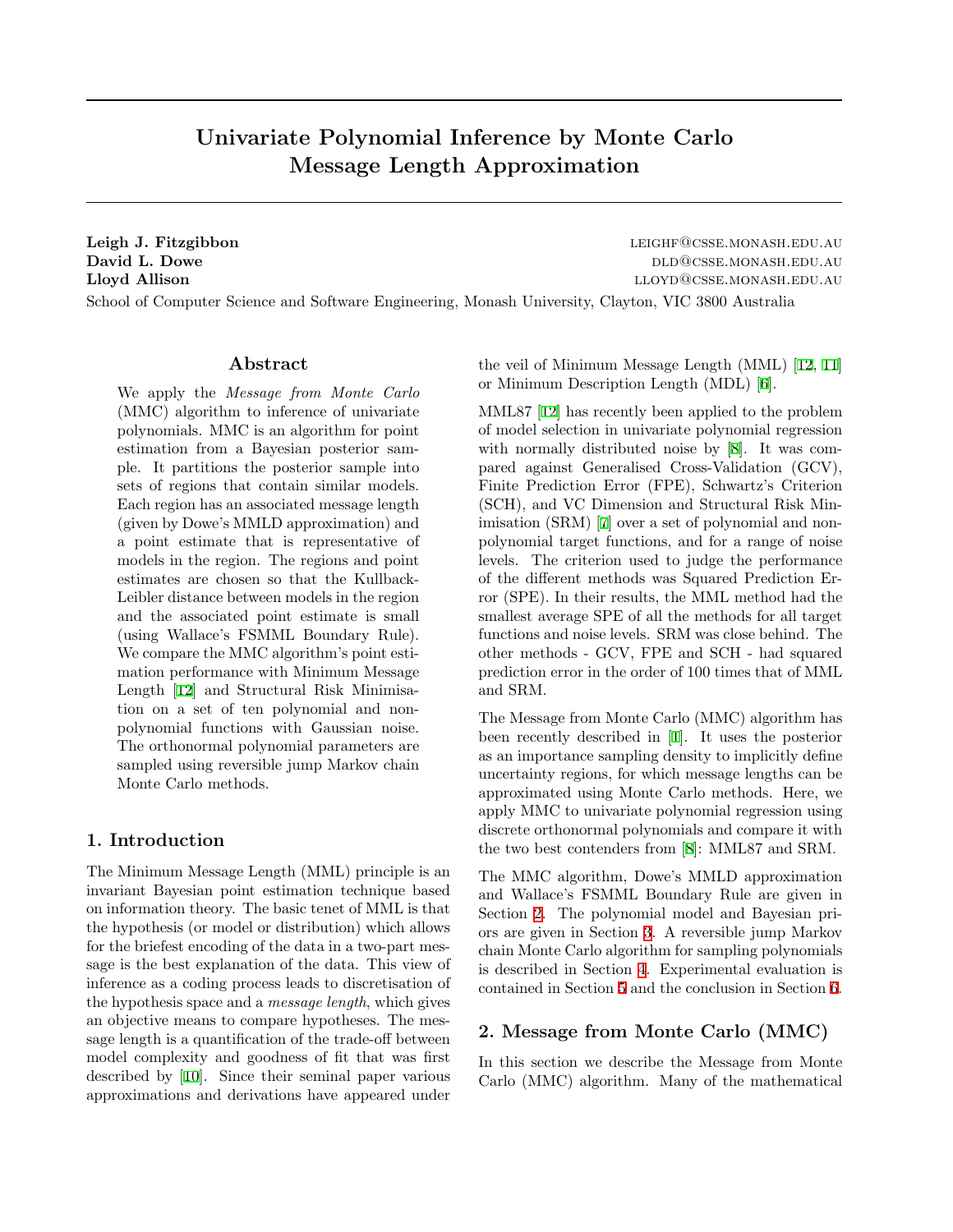results for this algorithm are omitted due to space; see[[1\]](#page-7-6) for more information. The algorithm approximates the length of an optimal two-part message that would, in principle, allow for the transmission of some observed data over a noiseless coding channel. The first part of the message contains a code-word that represents a model and the second part of the message contains the data encoded using the stated model.

We use a Bayesian setting where the sender and receiver agree on a prior distribution  $h(\theta)$  and likelihood function  $f(x|\theta)$  over the parameter space,  $\Theta$ , and data space,  $X$ . We use the same notation for a vector of values as we do for a single value (i.e.  $\theta$  and x can be vector values). When we talk about regions, or uncertainty regions, of the parameter space, we mean arbitrary sets of elements from the parameter space (i.e.,  $R \subseteq \Theta$ ). The parameter space can be a union of subspaces of different dimension.

The MMC algorithm uses Dowe's MMLD message length approximation - described in[[5\]](#page-7-8) - to calculate message lengths. For some arbitrary set of models from the parameter space,  $R$ , MMLD approximates the length of the first part of the message as the negative log integral of the prior over R, and the length of the second part as the expected value (with respect to the prior), over  $R$ , of the negative log-likelihood. This gives rise to an MMLD message length of

<span id="page-1-0"></span>
$$
-\log\left(\int_{R} h(\theta) d\theta\right) - \frac{\int_{R} h(\theta) \cdot \log f(x|\theta) d\theta}{\int_{R} h(\theta) d\theta} \qquad (1)
$$

The objective of the MMC algorithm is to find the region,  $R$ , of the parameter space which minimises the MMLD message length expression. To do so, we need to be able to compute the necessary integrals in Equation [1](#page-1-0) accurately and efficiently over a possibly highdimensional space. The MMC solution is based on posterior sampling and Monte Carlo integration.

The optimal region of the parameter space will consist of models with high posterior probability. We therefore draw a sample  $S = \{\theta_t : t = 1, ..., N\}$  from the posterior distribution of the parameters  $\theta$  using the appropriate sampler for some N. The sample can contain models of variable dimension.

The uncertainty region,  $R$ , can be implicitly defined by choosing a subset of the sample,  $Q \subseteq S$ , where we consider  $Q$  to be a subset of the true (explicit) region,  $R \supset Q$ . Q is a finite set and we can therefore approximate the terms in the MMLD message length equation (Equation [1\)](#page-1-0) using Monte Carlo integration. These terms require a sample from the prior distribu-

tion of the parameters. For example, the expectation in the second part uses the prior, and the integral in the first part can be approximated by the proportion of the sample that falls within the uncertainty region, Q. However, we are sampling from the posterior because we expect the optimal uncertainty region to consist of models with high posterior probability. We use the posterior as an importance sampling density [\[2](#page-7-9)] and we weight the sample so that it is distributed as if being generated from the prior.

Converting the MMLD message length expression into its equivalent (unnormalised) probability (by taking  $e^{-MeissLen}$  of Equation [1](#page-1-0)) we get

$$
\left(\int_{R} h(\theta) \, d\theta\right) \times \prod_{\theta \in R} f(x|\theta)^{\frac{h(\theta)}{\int_{R} h(\theta') \, d\theta'}} \tag{2}
$$

It can be seen that the region that minimises the MMLD message length is the region that maximises the product of the integral of the prior probability of models in the region and the weighted geometric mean of the likelihood (weighted by the prior). As the sample size increases, the uncertainty region will typically become smaller and converge to the posterior mode (MAP) estimate. So, while we wish to compute expectations over the uncertainty region weighted by the prior, we know that the uncertainty region will contain models with high posterior probability. For this reason, importance sampling will allow us to evaluate the sums in Equations [3](#page-1-1) and [4](#page-2-0), even for large amounts of observed data and where the likelihood function is very concentrated. Or, to put it another way, when the importance sampling density is very concentrated, it is concentrated in the area where we wish to do the Monte Carlo integration.

We expect (but do not require) that the prior will integrate to unity. Therefore, the length of the first part of the MMLD message can be approximated by the negative logarithm of the proportion of the weighted sample that falls within the region

<span id="page-1-1"></span>
$$
\text{MMC 1st part length} = -\log\left(\frac{\sum_{\theta \in Q} f(x|\theta)^{-1}}{\sum_{\theta \in S} f(x|\theta)^{-1}}\right) \tag{3}
$$

The length of the second part of the MMLD message is the expected value of  $-\log f(x|\theta)$  over the region, R, with respect to the prior  $h(\theta)$ . This can be approximated using a Monte Carlo integration using the elements of the (weighted) sample that fall within the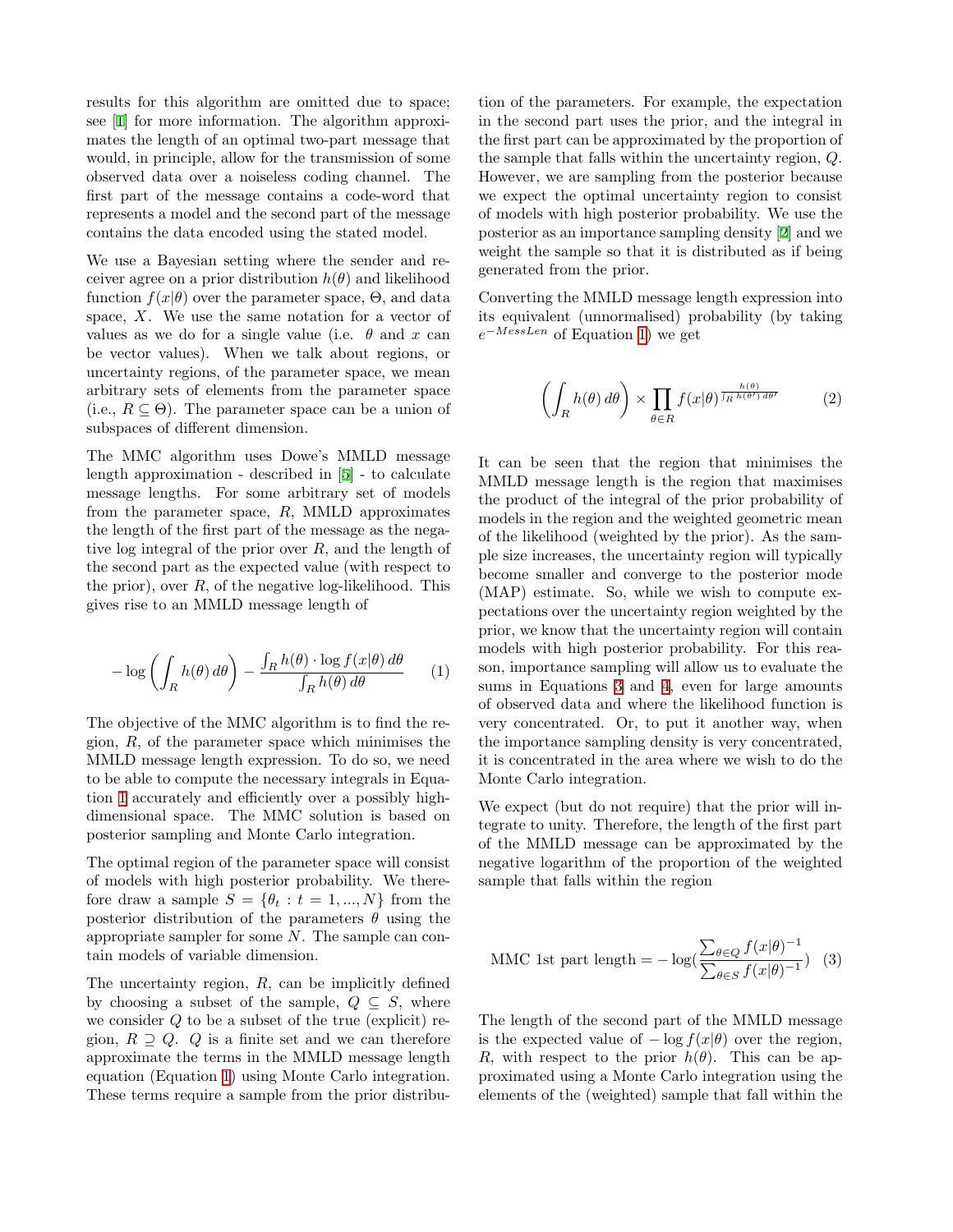<span id="page-2-0"></span>region, Q

$$
\text{MMC 2nd part length} = \frac{\sum_{\theta \in Q} \frac{-\log f(x|\theta)}{f(x|\theta)}}{\sum_{\theta \in Q} f(x|\theta)^{-1}} \tag{4}
$$

The total MMC message length is the sum of Equations [3](#page-1-1) and [4.](#page-2-0)

Attempting to minimise the MMLD equation analytically (Equation [1](#page-1-0)) yields the following MMLD 'Boundary Rule' (e.g., see[[5\]](#page-7-8))

<span id="page-2-1"></span>
$$
-\log f(x|\theta)\Big|_{\theta\in\partial R} = 1 - \frac{\int_R h(\theta)\log f(x|\theta)\,d\theta}{\int_R h(\theta)\,d\theta} \qquad (5)
$$

where the boundary,  $\partial R$ , of R, is an iso-likelihood contour of f. In other words, the values of  $f(x|\theta)$  and of log  $f(x|\theta)$  are constant on  $\partial R$ . The MMLD Boundary Rule states that for the region which minimises the message length, the negative log-likelihood at the boundary of  $R$  is equal to one plus the expected negative log-likelihood over the region weighted by the prior.

An iso-likelihood contour is defined by a single continuous parameter representing the log-likelihood of models on the boundary of the region,  $b =$  $-\log f(x|\theta)\Big|_{\theta\in\partial R}$ . The Monte Carlo integrations of the message length terms are a discrete function of the boundary. It is therefore sufficient to consider that one or more of the models in the sample, S, lie on the boundary.

The number of possible iso-likelihood contours in the sample is equal to the number of distinct values of the likelihood that appear in the sample. If we sort the sample into descending order of likelihood - starting at the maximum - then an iso-likelihood contour is given by a boundary index into the sample vector. For example, let i denote a boundary index into the sample vector. This means that  $\theta_i$  is on the iso-likelihood boundary,  $\theta_i \in \partial R$ , and the corresponding uncertainty region is

$$
Q = \{ \theta \colon \theta \in S, -\log f(x|\theta) \leq -\log f(x|\theta_i) \}
$$
  
=  $\{ \theta_0, \theta_1, ..., \theta_i \}$ 

since the sample has been ordered (i.e.  $-\log f(x|\theta_i) \leq$  $-\log f(x|\theta_{j+1})$ .

The MMLD Boundary Rule (Equation [5\)](#page-2-1) states that the negative log-likelihood of models on the boundary of the region is equal to the prior-weighted average negative log-likelihood of models in the region plus one. Therefore, by Monte Carlo integration using the elements of the (importance weighted) sample that fall into Q, the rule becomes

$$
\theta \in Q \text{ iff } -\log f(x|\theta) \le \frac{\sum_{\theta \in Q} \frac{-\log f(x|\theta)}{f(x|\theta)}}{\sum_{\theta \in Q} f(x|\theta)^{-1}} + 1 \quad (6)
$$

In order to find the optimal boundary index, we start with the maximum likelihood model and continue to increase the boundary index while the boundary model's negative log-likelihood is less than one plus the average over the region. In other words, we start with  $Q = \{\theta_0\}$ , and end up with  $Q = \{\theta_0, \theta_1, \theta_2, ..., \theta_j\}$ where  $-\log f(x|\theta_{j+1})$  is greater than the average negative log-likelihood over  $\theta_0, ..., \theta_j$  plus one.

This will give us an implicit region that minimises the MMLD message length. However, use of this method will build regions that do not approximate efficient code-book entries because the region will be (wholly) determined by the likelihood of the observed data (which the receiver does not know) and will (generally) be unsuitable for encoding future data. In order to approximate a decodeable, efficient code-book we must ensure that the region consists of models with similar distributions. To do so, we use Wallace's FSMML Boundary Rule[[9\]](#page-7-10)[Chapter 4]

$$
\theta \in Q \text{ iff } KL(\theta, \hat{\theta}) \le \frac{\sum_{\theta \in Q} \frac{KL(\theta, \hat{\theta})}{f(x|\theta)}}{\sum_{\theta \in Q} f(x|\theta)^{-1}} + 1 \qquad (7)
$$

where  $\hat{\theta}$  is the point estimate for the region, and  $KL(\theta, \hat{\theta})$  is the Kullback-Leibler distance of  $\hat{\theta}$  from  $\theta$ . How can the FSMML Boundary Rule's dependence on the point estimate,  $\theta$ , be resolved and the rule used efficiently? The approach that we take is to begin with the maximum likelihood estimate, and as we add new members to the region, we allow them to compete for the right to become the point estimate of the region. If the new member is able to encode the data that can arise from the models in the region more efficiently, on average, than any other member of the region, then it wins the right to be the point estimate. The estimate therefore converges as the uncertainty region grows.

We can now describe the MMC algorithm in full. We draw a sample  $\{\theta_t : t = 1, ..., N\}$  from the posterior distribution of the parameters  $\theta$  using the appropriate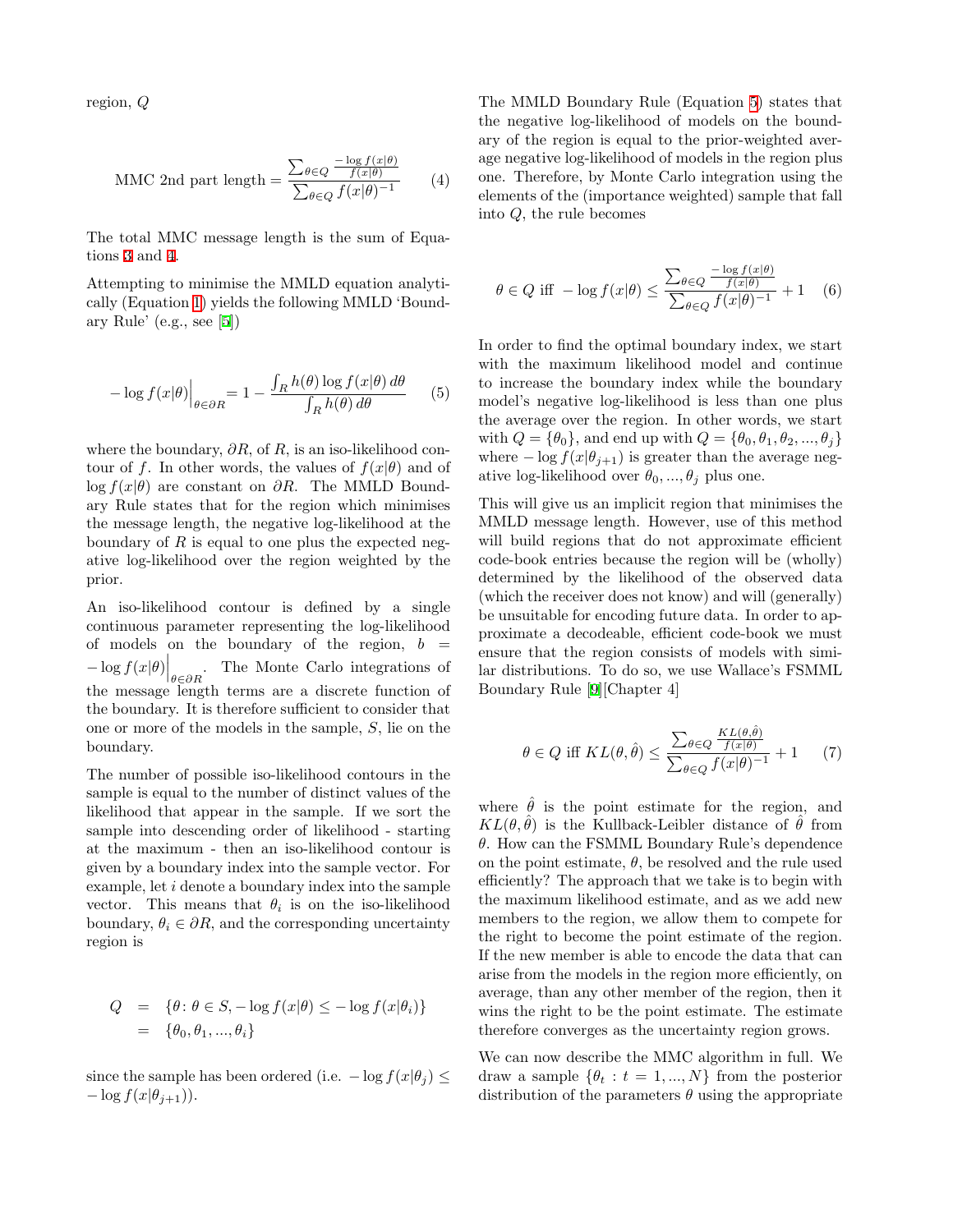sampler for some N. The sample can contain models of variable dimension. First, the sample is ordered in descending order of likelihood. We now allocate space for a boolean array that indicates whether an element of the sample has been allocated to a region. Each element of the allocated array gets initialised to false. We begin the iteration by finding the unallocated model of maximum likelihood. Since the sample has been sorted, this is simply the first unallocated element of the sample. Denote this by  $\theta_i$ . We begin to grow the first region by starting with  $\theta_i$  and then initialise the estimate for the region,  $\hat{\theta}$ , to  $\theta_i$ . We also initialise variables to calculate the necessary sums in the MMC message length equation (Equations [3](#page-1-1) and [4\)](#page-2-0). We continue to increment the pointer,  $i$ , until we find the boundary b (i.e. until the MMLD Boundary Rule fails). For each value of i we also check that the model  $\theta_i$  fulfils the FSMML Boundary Rule. If it does, then we flag it as being allocated to the region. We next consider it as a candidate for the point estimate. If the prior-weighted expected Kullback-Leibler distance between the models in the region and this candidate is less than the equivalent for the currently reigning estimate then the candidate becomes the point estimate.

Each time we increment the pointer, we update the length of the first part of the message, the average over the region (Length of MMC 2nd Part) and the expected Kullback-Leibler distance in constant time. Once the MMLD Boundary Rule is violated, we reconsider all unallocated models to the left (i.e.  $\langle i \rangle$ ) since the estimate may have changed and some models that now deserve to be in the region may have previously been rejected on the first pass. After this second pass, we store all of the results and begin growing a new region using the first unallocated element of the sample (the model of maximum likelihood). This is repeated until all elements of the sample have been assigned to a region. Pseudo-code for the algorithm is given as Algorithm [1.](#page-3-0)

The MMC algorithm returns a set of regions with associated point estimates and message lengths. If the objective is to select a single model, then the point estimate from the region with the minimum message length is chosen. If the objective is to compute the average of some quantity of interest under the posterior, then Bayesian Model Averaging can be performed at reduced computational cost using the set of point estimates weighted using their message lengths.

The algorithm is computationally feasible because, when attempting to build the region associated with  $\ddot{\theta}$ , the potential candidates for the region must pass the MMLD Boundary Rule. Therefore, the number of <span id="page-3-0"></span>Algorithm 1 Pseudo-code for the Message from Monte Carlo (MMC) algorithm

sample from the posterior  $S = \{\theta_t : t = 1, ..., N\}$ sort the sample such that  $f(x|\theta_t) \geq f(x|\theta_{t+1})$ allocate space for the boolean 'allocated' array initialise all elements of allocated to false while unallocated elements remain  $ml \leftarrow 0$ while  $(ml < N$  and allocated[ml])  $ml \leftarrow ml + 1$ allocated $[ml] \leftarrow$  true  $\hat{\theta} \leftarrow \theta_{ml}$ 1st length ←  $-\ln \frac{f(x|\theta_{ml})^{-1}}{\sum_{\theta \in S} f(x|\theta)^{-1}}$ 2nd num  $\leftarrow -f(x|\theta_{ml})^{-1} \ln f(x|\theta_{ml})$ 2nd denom  $\leftarrow f(x|\theta_{ml})^{-1}$ 2nd length  $\leftarrow$  2nd num / 2nd denom ekl num  $\leftarrow 0$ ekl denom  $\leftarrow f(x|\theta_{ml})^{-1}$ ekl ← ekl num / ekl denom  $Q \leftarrow {\theta_{ml}}$  $i \leftarrow ml + 1$ while  $(i < N$  and allocated[i])  $i \leftarrow i + 1$ while  $(i < N)$ if  $(-\ln f(x|\theta_i) > 2$ nd length + 1) break if  $(KL(\theta_i, \hat{\theta}) \leq \text{ekl} + 1)$  then allocated $[i] \leftarrow$  true 1st length ←  $-\ln\left(e^{-1}\frac{\mathrm{st}\log\ln x}{\sum_{\theta\in S}f(x|\theta)^{-1}}\right)$ 2nd num ← 2nd num  $-f(x|\theta_i)^{-1} \ln f(x|\theta_i)$ <br>2nd donom ← 2nd donom +  $f(x|\theta_i)^{-1}$ 2nd denom  $\leftarrow$  2nd denom +  $f(x|\theta_i)$ <sup>-</sup> 2nd length  $\leftarrow$  2nd num / 2nd denom  $Q \leftarrow Q \cup {\theta_i}$ if  $\left(\frac{\sum_{\theta \in Q} KL(\theta, \theta_i) f(x|\theta)^{-1}}{\sum_{\theta \in Q} f(x|\theta)^{-1}} \right)$  < ekl) then  $\hat{\theta} \leftarrow \theta_i$ ekl num  $\leftarrow \sum_{\theta \in Q} KL(\theta, \theta_i) f(x|\theta)^{-1}$ else ekl num ← ekl num +  $KL(\theta_i, \hat{\theta}) f(x|\theta_i)^{-1}$ end ekl denom ← ekl denom +  $f(x|\theta_i)^{-1}$ ekl ← ekl num / ekl denom end  $i \leftarrow i + 1$ while  $(i < N$  and allocated[i])  $i \leftarrow i + 1$ end store results for region Q end

#### end

candidates presented to the FSMML Boundary Rule is considerably reduced.

When a candidate model is accepted as a member of the region, we compute the expected Kullback-Leibler distance between the existing members of the region and the candidate. This would appear to be an expensive step. However, this sum need only be carried out while it (the partial sum) is less than the expected Kullback-Leibler distance to the current point esti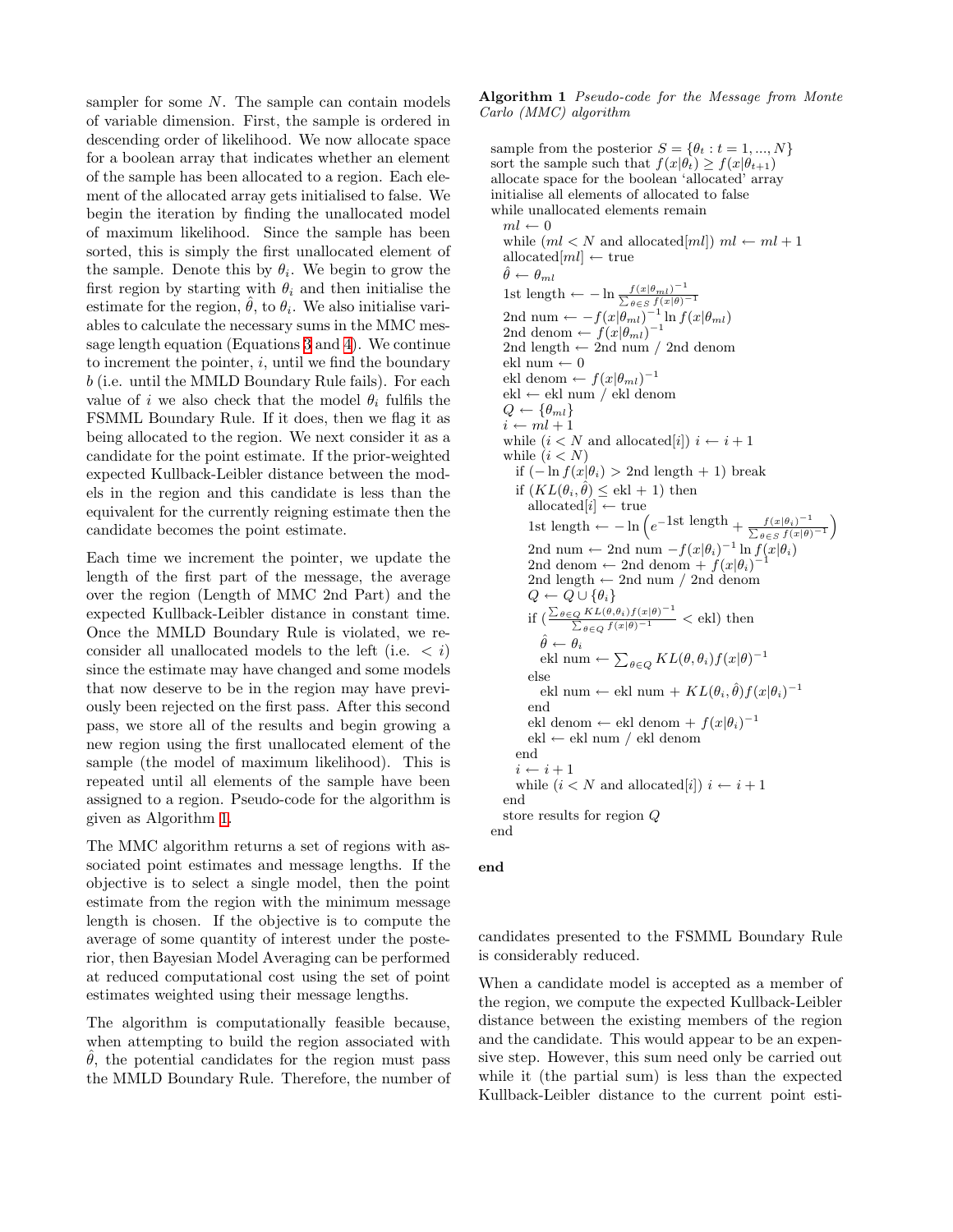mate. The importance weighting gives the Kullback-Leibler distance between models with small likelihoods more weight, so the sum should be performed in ascending order of likelihood so that it (the partial sum) is likely to exceed the current EKL sooner. This strategy was found to yield an efficient algorithm in our experiments.

All that the MMC algorithm requires to operate is a sample from the posterior distribution and a function for computing the Kullback-Leibler distance. It can therefore be viewed as a posterior sampling postprocessing algorithm. Markov Chain Monte Carlo (MCMC)[[3\]](#page-7-11) methods can be used to do the sampling.

## <span id="page-4-0"></span>3. Polynomial Model

We now describe the polynomial model and priors that we use in the experimental evaluation. The likelihood function for the *n* observations  $(y_i, x_i) : i = 1..n$  is

$$
f(y|a_0, ... a_d, \sigma, x) = \frac{1}{(2\pi\sigma^2)^{n/2}} e^{\frac{-1}{2\sigma^2} SE} \tag{8}
$$

where 
$$
SE = \sum_{i=1}^{n} \left( y_i - \sum_{k=0}^{d} a_k \phi_k(x_i) \right)^2
$$
 (9)

The basis functions,  $\phi$ 's, are orthogonal with respect to the data:  $\forall_{j\neq k} \sum_{i=1}^{n} \phi_j(x_i) \phi_k(x_i) = 0$  and normalised to unity  $\forall j \sum_{i=1}^{n} \phi_j(x_i) \phi_j(x_i) = 1$  (i.e. generalised Fourier series).

<span id="page-4-4"></span>We use two different priors on the generalised Fourier series coefficients  $(a_0, ..., a_d)$ . Prior 1 is the same prior that[[8\]](#page-7-4) used - an (independent) Gaussian prior on each coefficient

$$
h_1(a_0, ..., a_d) = \prod_{k=0}^d \frac{1}{\sqrt{2\pi u}} e^{-\frac{a_k^2}{2u^2}} \tag{10}
$$

where 
$$
u = \sqrt{\sum_{k=0}^{d} y_k^2/(d+2)}
$$
 (11)

The prior reflects the belief that we expect each of the coefficients and noise to (roughly) contribute to the observed variance of the  $y_i$  values equally. We note that [\[8](#page-7-4)] use the same prior, and that the difference between their  $u$  and our  $u$  arises because they normalise the average inner-product of their basis functions.

The second prior that we use on the coefficients is a

<span id="page-4-5"></span>uniform additive prior

$$
h_2(a_0, ..., a_d) = \prod_{i=0}^d \frac{1}{4u_i}
$$
 (12)

where 
$$
u_i = \sqrt{\sum_{k=1}^{n} y_k^2 - \sum_{j < i} a_j^2}
$$
 (13)

This reflects the belief that a coefficient could 'explain' the variance that lower order coefficients have not, and that there is no preference for a specific value over the range  $[-2u_i, 2u_i]$ .

We use a diffuse inverted gamma prior on  $\sigma$  (for conjugacy):  $IGamma(0.0001, 0.0001)$ , and a geometric prior on the order of the model:  $Geometric(0.9)$ .

## <span id="page-4-1"></span>4. Polynomial Sampler

To sample from the posterior we use Green's reversible jump MCMC methodology [\[4](#page-7-12)].

Let  $k_{max}$  denote the upper bound on the order of the polynomials under consideration. The sampler consists of three types of moves: birth to a higher dimension, death to a lower dimension and move in the current dimension. We find that the sampler mixes better when allowed to jump more than one order when a birth or death dimension change move is made. So when a birth move is performed on a k-order model, the new order is generated from a  $Geometric(0.5)$  distribution which has been normalised over  $\{k+1, ..., k_{max}\}$ . This is mirrored for the death step over the interval  $\{k-1, ..., 0\}$ .

For each sweep of the sampler we randomly choose between the  $k_{max} + 1$  move types:  $M = \{0, ..., k_{max}\},\$ where  $m = k$  denotes the move step (no dimension change), and  $m \neq k$  denotes a jump to an m'th order polynomial. We denote the probability of each move conditional on k (the order of the last polynomial in the chain) as  $p(m|k)$ . The probabilities of birth, death and move are denoted by b, d, and  $\nu = 1.0 - b$  $d$  respectively and are independent of  $k$  and chosen by the practitioner<sup>[1](#page-4-2)</sup>. Therefore  $p(m|k)$  satisfies<sup>[2](#page-4-3)</sup> the following:  $\sum_{m>k} p(m|k) = b$ ,  $\sum_{m, and$  $p(m|k) = 1.0 - b - d$  for  $m = k$ . We now detail the samplers for each of the three move types.

<span id="page-4-3"></span><span id="page-4-2"></span><sup>&</sup>lt;sup>1</sup>In our experiments we use  $b = 0.2$  and  $d = 0.2$ .

<sup>&</sup>lt;sup>2</sup>Except in the extreme cases where  $k = 0$  (d is taken as zero) or  $k = k_{max}$  (b is taken as zero).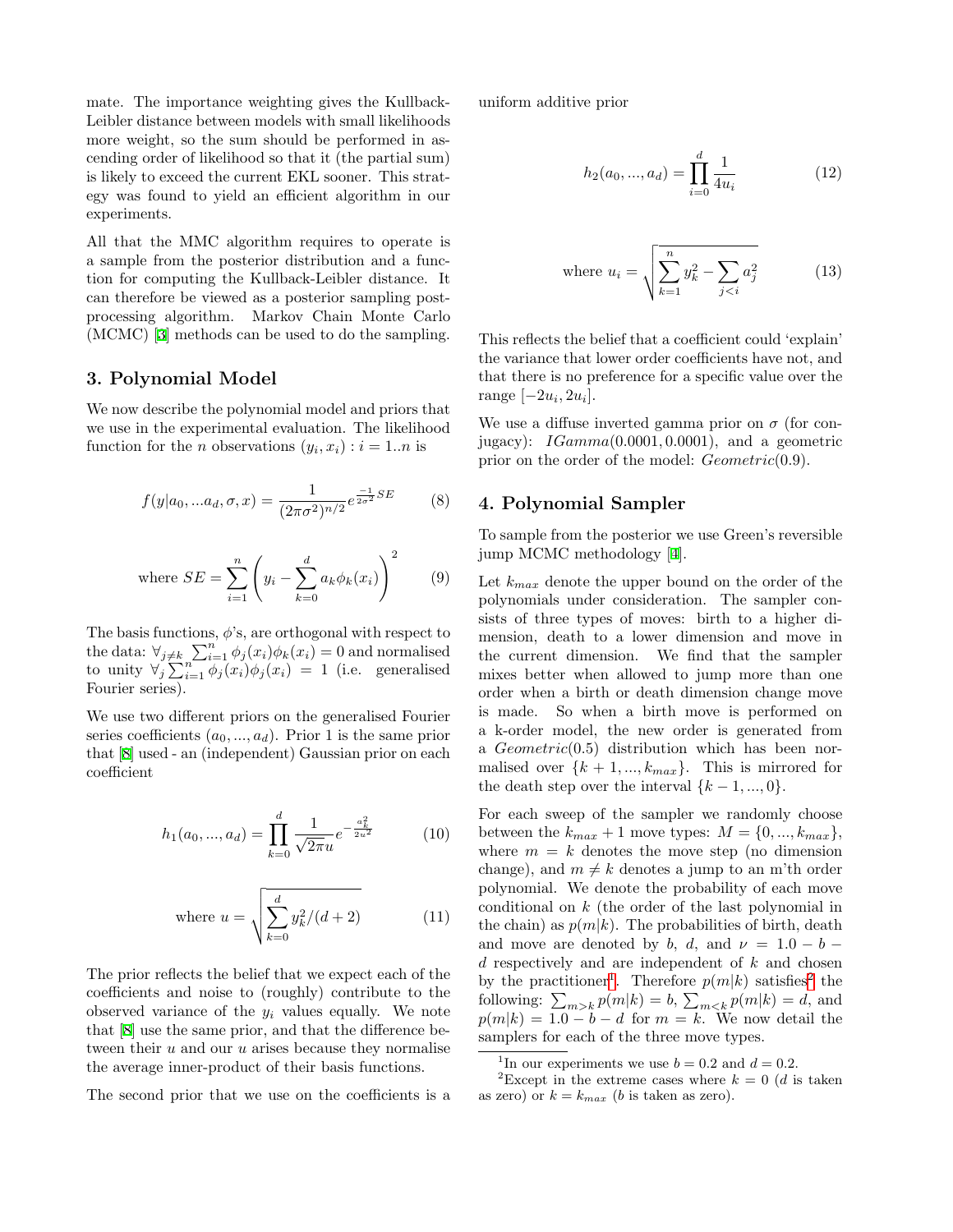#### 4.1 Move step

For the move step the new values for the coefficients and  $\sigma$  are generated by Gibbs sampling. In describing the full conditional for coefficients we use the notation  $a_{-z}$  to represent the set of all coefficients except  $a_z$ (i.e.  $a_{-z} = \{a_i : 0 \le i \le d \text{ and } i \ne z\}.$ 

The full conditional distribution for coefficient  $a_z$  using Prior 1 (Equation [10](#page-4-4)) is

$$
p(a_z|a_{-z}, \sigma, y, x) \propto e^{-\frac{\sigma^2 + u^2}{2\sigma^2 u^2} (a_z^2 - \frac{u^2 \sum_{i=1}^n y_i \phi_z(x_i)}{\sigma^2 + u^2})^2}
$$
 (14)

 $a_z$  is normally distributed with mean  $\mu'$  =  $rac{u^2 \sum_{i=1}^n y_i \phi_z(x_i)}{u^2 + \sigma^2}$  and standard deviation  $\sigma' = \sqrt{\frac{u^2 \sigma^2}{u^2 + \sigma^2}}$ .

The full conditional distribution for coefficient  $a_z$  over the range  $[-2u_z, 2u_z]$  using Prior 2 (Equation [12](#page-4-5)) is

$$
p(a_z|a_{-z}, \sigma, y, x) \propto e^{-\frac{1}{2\sigma^2} (\sum_{i=1}^n y_i \phi_z(x_i) - a_z)^2}
$$
 (15)

 $a_z$  is normally distributed with mean  $\mu$  $\sum$ is normally distributed with mean  $\mu' = \sum_{i=1}^{n} y_i \phi_z(x_i)$  and standard deviation  $\sigma' = \sigma$ .

The full conditional distribution for  $\sigma$  is

$$
p(\sigma|a_0, ..., a_d, y, x) \propto \frac{1}{\sigma^{2\alpha + n + 1}} e^{\frac{-1}{\sigma^2} (\beta + \frac{1}{2} SE)} \qquad (16)
$$

which is an inverted gamma distribution with parameters:  $\alpha' = \alpha + \frac{n}{2}$  and  $\beta' = \beta + \frac{1}{2}SE$ .

#### 4.2 Birth and Death steps

The birth and death steps require dimension matching. If we jump from a  $k$ <sup>th</sup> order polynomial to an  $m$ <sup>th</sup> order polynomial then the new coefficients are sampled using Gibbs sampling. To create the necessary bijection between the two spaces we generate  $m - k$ variables from an  $N(0, 1)$  distribution.

$$
(a_0,...,a_d,\eta_1,...,\eta_{m-k},\sigma) < ->(a_0',...,a_m',\sigma') \ \ (17)
$$

Using Green's notation the acceptance probability of the move is

 $min(1, (likelihood) \times (prior) \times (proposal) \times (Jacobian))$ (18)

#### <span id="page-5-0"></span>Algorithm 2 Polynomial Sampler Algorithm

build the table of move probabilities for  $p(m|k)$  $k \leftarrow 0$ while (sample size  $\langle N \rangle$ ) generate a move, m, from  $p(m|k)$ if  $(m > k)$  then perform the birth step else if  $(m < k)$  then perform the death step else perform the move step end draw  $\sigma$  using a Gibbs step  $k \leftarrow m$ end

end

The proposal ratio is the same for both Prior 1 and 2

proposal ratio =

\n
$$
\frac{p(m|k)}{p(k|m)\prod_{j=1}^{m-k}\frac{1}{\sqrt{2\pi}}e^{-\frac{\eta_j^2}{2}}}
$$
\n(19)

The Jacobian for Prior 1 is

$$
\left| \frac{\partial (a'_0, ..., a'_m, \sigma')}{\partial (a_0, ..., a_d, \eta_1, ..., \eta_{m-k}, \sigma)} \right| = \left( \frac{u^2 \sigma^2}{u^2 + \sigma^2} \right)^{\frac{m-k}{2}} (20)
$$

and the Jacobian for Prior 2 is

$$
\left| \frac{\partial (a'_0, ..., a'_m, \sigma')}{\partial (a_0, ..., a_d, \eta_1, ..., \eta_{m-k}, \sigma)} \right| = \sigma^{m-k} \qquad (21)
$$

The acceptance probability for the death step is the inverse of the acceptance probability for the birth step.

The sampler begins with a zero order least squares model. The algorithm  $(k$  is the order of the last polynomial in the chain) is given in Algorithm [2.](#page-5-0)

The MMC algorithm needs to be able to compute the Kullback-Leibler (KL) distance between two models to build the regions. Since each  $y_i$  is independent, the KL distance for a polynomial model is the sum of Gaussian KL distances taken at each known  $x_i$ . Given the true model  $T = (a_0, ..., a_d, \sigma)$  and inferred model  $I = (\hat{a}_0, ..., \hat{a}_{\hat{d}}, \hat{\sigma})$ , the (analytical) KL distance simplifies to

$$
n \log \frac{\hat{\sigma}}{\sigma} - \frac{n}{2} \left( 1 - \frac{\sigma^2}{\hat{\sigma}^2} \right) + \frac{1}{2\hat{\sigma}^2} \sum_{j=0}^{\max(d, \hat{d})} (a_j - \hat{a}_j)^2 \quad (22)
$$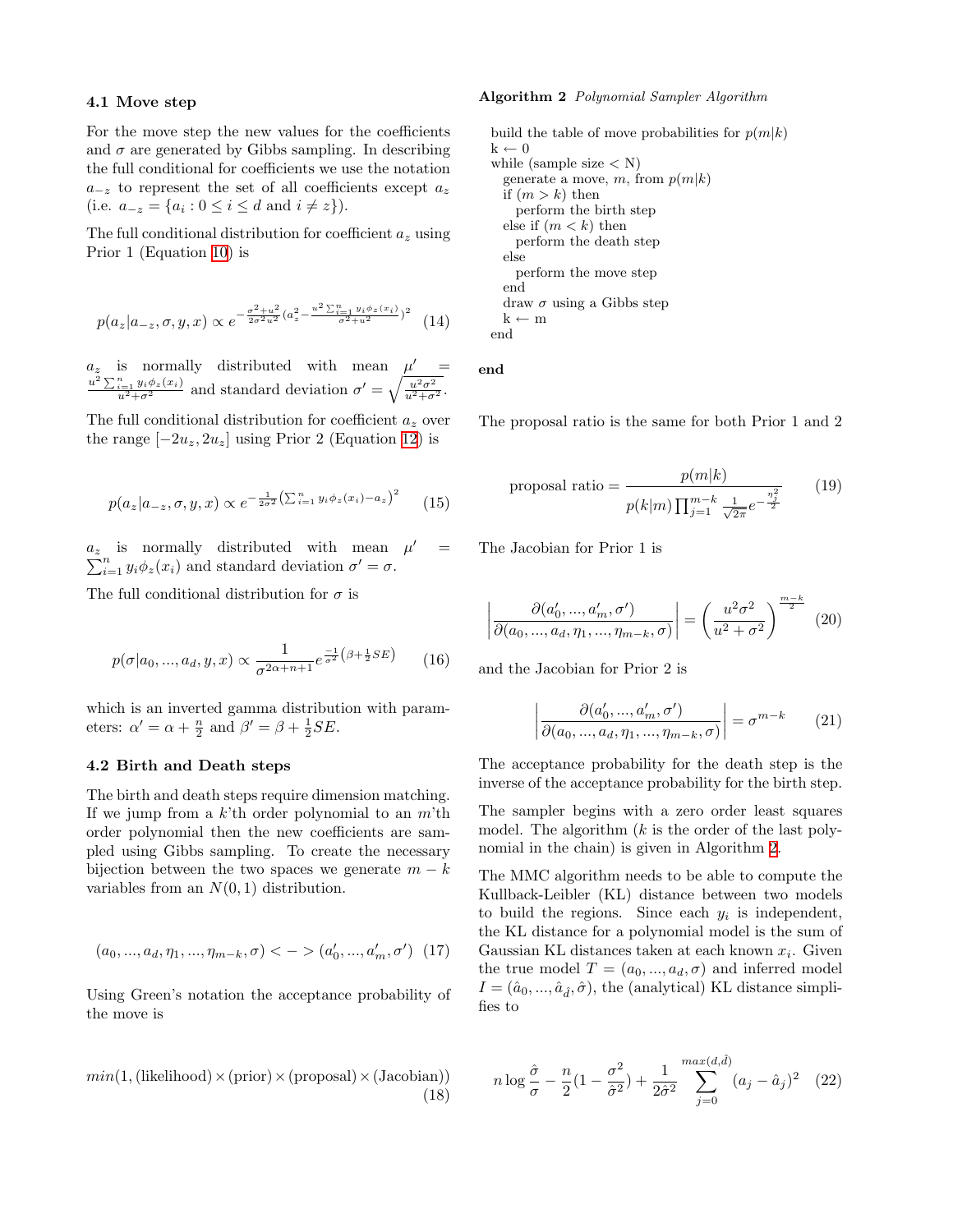where  $\forall_{i>d} a_i = 0$  and  $\forall_{i \geq \hat{d}} \hat{a}_i = 0$ . The KL distance for generalised Fourier series can be computed in  $O(max(d, d))$  time.



<span id="page-6-1"></span>Figure 1. MMC fit for data generated from the low-order polynomial (quintic) with  $n = 10$  and  $\sigma = 1$ 



Figure 2. MMC fit for data generated from the low-order polynomial (quintic) with  $n = 20$  and  $\sigma = 1$ 

Exponential form: -136.47 - 6.31 x + 9.26  $x^2$  + 8.9  $x^3$ Generalized Fourier coefficients: -842.49,-0.32,16.55,7.95 Standard deviation =  $1.0891$ 



<span id="page-6-2"></span>Figure 3. MMC fit for data generated from the low-order polynomial (quintic) with  $n = 40$  and  $\sigma = 1$ 

Some example analyses using the MMC algorithm are shown in Figures [1](#page-6-1) to [3.](#page-6-2) The graphs show the generated data[3](#page-6-3) as crosses and the fitted function with the estimated noise represented at plus and minus one standard deviation. For this simple example we increased the number of data points,  $n$ , from 10 to 20 to 40. We see that MMC is able to choose a model whose complexity is suitable for the given data.

<span id="page-6-3"></span>
$$
{}^{3}f=9.72x^{5}+0.801x^{3}+0.4x^{2}-5.72x-136.45+N(0,1)
$$



<span id="page-6-4"></span>Figure 4. Target functions

# <span id="page-6-0"></span>5. Experimental Evaluation

We compare the MMC method with two other inference methods on a set of polynomial and nonpolynomial target functions. We use the same target functions as [\[8\]](#page-7-4) and also include some low order polynomials. The target functions are illustrated in Figure [4](#page-6-4). Each method is given noisy data generated from the known target function, and is required to infer a single polynomial up to order 20. We use the Squared Prediction Error (SPE) criterion to measure the performance of the methods.

The following methods are included in the evaluation: MMC using Prior 1 (MMC-1); MMC using Prior 2 (MMC-2); Minimum Message Length (MML87)[[8\]](#page-7-4); and Structural Risk Minimization (SRM) [\[7](#page-7-5)]. For the MMC methods we sample 3000 polynomials from the posterior, the first 500 being discarded as burn-in.

The experiment consisted of 1000 trials for  $n = 10$  and  $n = 100$ , and for high and low noise values. High noise is defined as a Signal to Noise Ratio (SNR) of 0.78125 where the SNR is defined as the second moment of the